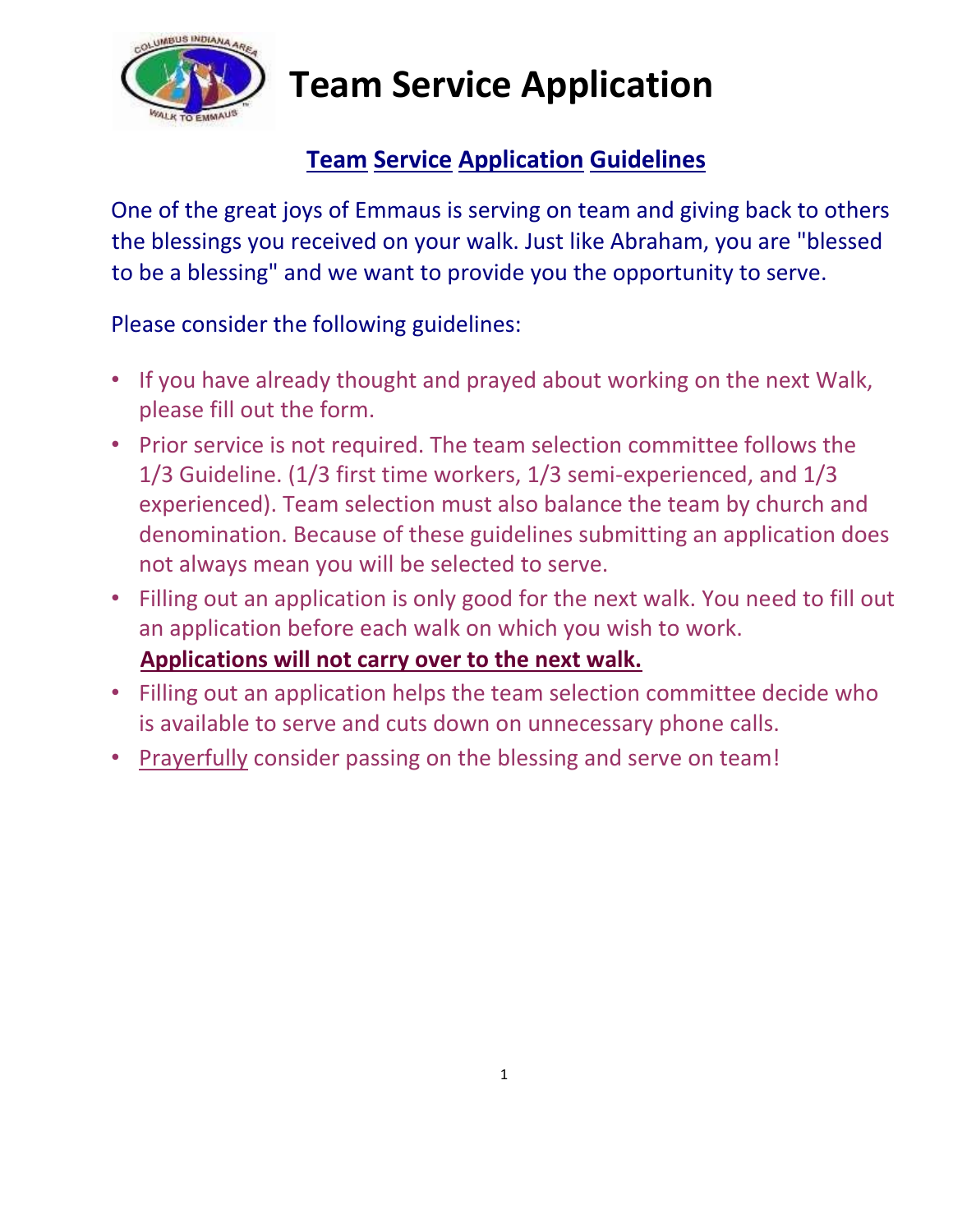

# **Team Service Application**

| Name:                                                                                                                              |                                    |                  |                                       |                    | Date:                                                     |
|------------------------------------------------------------------------------------------------------------------------------------|------------------------------------|------------------|---------------------------------------|--------------------|-----------------------------------------------------------|
| <b>Address:</b>                                                                                                                    |                                    |                  |                                       |                    |                                                           |
| D.O.B.                                                                                                                             |                                    |                  | City                                  | <b>State</b>       | <b>Zip Code</b>                                           |
| Phone                                                                                                                              |                                    |                  | Email:                                |                    |                                                           |
| Cell                                                                                                                               |                                    |                  | <b>Occupation:</b>                    |                    |                                                           |
|                                                                                                                                    | Walk you went on (Community and #) |                  |                                       |                    |                                                           |
|                                                                                                                                    | Church do you attend?              |                  | What                                  |                    |                                                           |
| Please check in what ways are you active in the Columbus Emmaus Community:<br>Part of a Reunion Group<br><b>Sponsorship Attend</b> |                                    | Candlelight      | <b>Attend Gatherings</b>              |                    | Participate in 72 hr. Prayer Vigil<br>Other (please list) |
|                                                                                                                                    |                                    |                  |                                       |                    |                                                           |
| Member:                                                                                                                            | Please check what areas you        |                  | have served as a Team<br>Lay Director | Table Leader       | Music Team<br>Agape Team                                  |
| <b>Spiritual Director</b>                                                                                                          |                                    | <b>Board Rep</b> | Asst. Lay Director                    | Asst. Table Leader |                                                           |
| Asst. Spiritual Director                                                                                                           |                                    |                  | Kitchen Team                          |                    |                                                           |
| Please List any Emmaus Talks you have given:                                                                                       |                                    |                  |                                       |                    |                                                           |
| Please list any health concerns or special dietary needs you may have:                                                             |                                    |                  |                                       |                    |                                                           |
| Please consider me for the:<br>Signature:                                                                                          |                                    | $\Box$           | Fall Walk $\square$<br>Date:          | <b>Spring Walk</b> |                                                           |